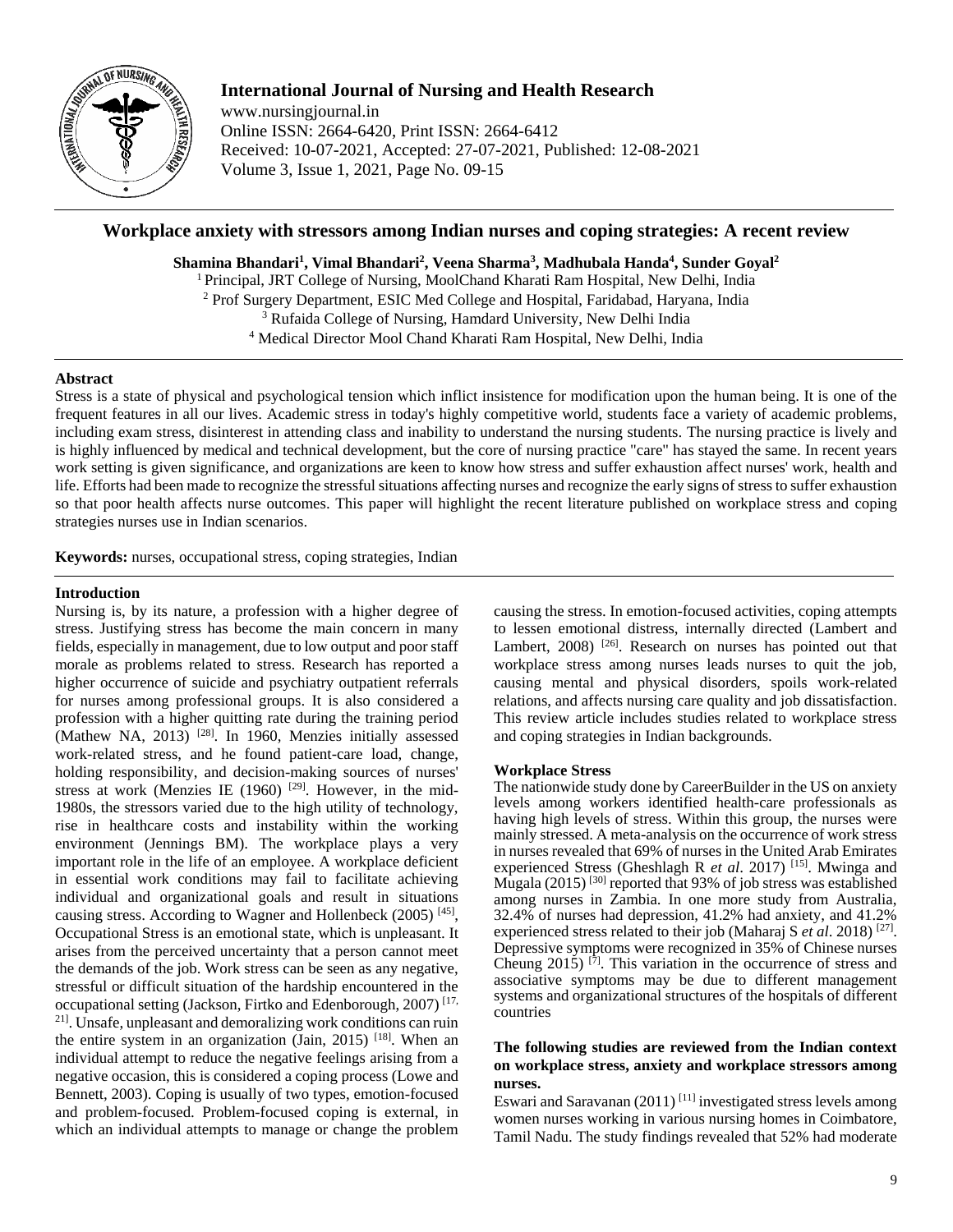stress in conflict with supervisors and torture by higher authorities. It was found that 48.2% had moderate stress related to lack of recognition, defective equipment and work overload. Moderate stress was reported by 40.6% of respondents towards fear of making mistakes and unpredictable scheduling. The study also found other areas of stress for women nurses. Sixteen problems were identified, among which "conflict with team members" ranked first, followed by others such as "insufficient training shift duties", "problems and lack of security at the workplace". The study concluded that defective equipment and frequent change in work patterns do not affect women nurses to a great deal.

Devi, Kanjana, Kavitha and Devi (2012)<sup>[8]</sup> conducted a study among nurses in various states of India such as Karnataka, Kerala, Tamil Nadu and Maharashtra. The multi-centric purposive technique was used with a sample size of 100 nurses. The questionnaire for data collection consisted of selfexplanatory questions related to workplace aspects and interaction with relatives causing stress.

Vijay and Vazirani (2012)<sup>[44]</sup> conducted a comparative study to assess stress and stress busters among nurses using a questionnaire developed by the researcher. The government hospital nurses encounter stressors such as the number of working hours, frequent change in shifts, poor quality of infrastructure, the number of patients handled every day and dealing with patients with contagious diseases. Low salary, job security, interpersonal skills, and improper behaviour of relatives and friends were the main stressors for the nurses working in private hospitals. Spending time with the family was found to be the main stress buster for nurses.

Roopalekha-Jathanna, Latha and Prabhu (2012)<sup>[36]</sup> examined the stress and coping abilities of 329 nurses working in the super speciality hospital in Kerala, India. A descriptive survey design was used. The data was collected using Expanded Nursing Stress Scale (ENSS) and Brief Cope (Carver 1997). The most frequently stressful areas rated by respondents were 'patients and their family' and 'workload', whereas 'inadequate emotional preparation' and 'discrimination' were rated as least stressful situations. Further analysis revealed that nurses who work in operation theatres and emergency units experience high-stress levels in conflicts with other care professionals. Nurses are working in ICU's experience a high level of stress in the area of feeling poorly prepared to help with the emotional needs of a patient or patient's family. The results indicated the use of adaptive positive appraisal strategies being frequently used by nurses.

Mathew (2013) <sup>[18]</sup> did a study among nurses in central Kerala Hospitals. (2013) Nurses were found stressed due to the long working hours. The two working shifts include 8 am-6 pm and 6 pm – 8 am. They feel burnout due to the inadequacy of staff in departments. The staff: the patient ratio was found to be 1:5. Almost96% has the opinion that they are stressed under their job. Only 12% of the nurses find their workload can be handled easily. The stress due to work and pressure is about 56%. The other source of stress was working in a depressed environment due to the insufficiency in staff coordination and passing the buck during the handing over process. If the stress is rated on a scale, about 90% are stressed above average. Relation between stress and satisfaction only 7% of the nurse's understudy are satisfied

with the payment according to the efforts. Only 29.07% are satisfied with the assistance that they get from the doctors and other staff. Nurses are highly satisfied with the communication channel prevailing in the organizations. Less than 7% feel that their job is secured. Only about 15.1% are happy with the current working environment.15.1% are satisfied with social support from the peer. About 34.88% reported psychological harassment from doctors or co-workers to affect their performance

Shiva Prashad (2013) did a study to assess stress in nurses working in hospitals. A non-experimental descriptive survey with a typical descriptive design was undertaken on 50 staff nurses selected by non-probability convenient sampling technique. Demographic proforma and modified Expanded Nursing Stress Scale (ENSS) were used as tools. The stress scale consisted of 35 items classified into 8: death and dying, conflict with doctors, inadequate emotional preparation, Problems relating to peers, supervisors, Workload, Uncertainty concerning treatment, and patients and their families. The interpretation of the scores ranging from 0 -35 was mild level, 36-70 moderate, 71-105 severe and 106- 140 as the very severe stress level. The study established that about 52% of nurses had experienced a severe level of stress. Whereas workload and patients and their families (70%) accounted for major stressors for nurses, other leading causes for an increased level of stress were found to be problems relating to peers  $(64%)$ , death & dying  $(60%)$  and problems relating to supervisors (56%). The study also discovered that there was no significant association between the level of stress and baseline variables.

Katyal (2013)<sup>[23]</sup> investigated burnout among 50 nurses working in government and 50 nurses from private hospitals in Chandigarh and Punjab, India. Four hospitals were randomly selected using the lottery method, Out of which two were government, and two were private hospitals. Maslach Burnout Inventory-Human Services Survey (MBI-HSS) was used to assess burnout among nurses. The study findings revealed that nurses working in government hospitals experienced a higher level of burnout than those working in private hospitals. In government hospitals, the majority (52%) of nurses experience a high level of emotional exhaustion, 44% of nurses experience a moderate level of depersonalization, and 62% of them experience a low level of personal accomplishment. The researcher attributed higher burnout among nurses in government hospitals to factors such as heavy workload, poor work environment, frequent night shifts, and poor support from administration and superiors.

Jose and Bhat (2013)<sup>[20]</sup> carried out a study to determine stress and coping among 104 nurses in Udupi and Mangalore district, Karnataka. The setting of the study was selected Medical colleges and government hospitals. The Nursing Stress Scale (NSS) and Ways of Coping Questionnaire were used to measure stress and cope. The results revealed that the majority of samples experienced low stress followed by moderate and high stress. Subareas of stress were dead and dying and workload, whereas lack of staff support was least stressful. Positive reappraisal followed by seeking social support was the most frequently used coping, and accepting responsibility was the least used. It was found that nurses with diploma qualifications, married and working in intensive care units experienced higher stress.

Joy, Ravindra Nath and Thomas (2013) [46], explored the relationship between demographics and stress coping skills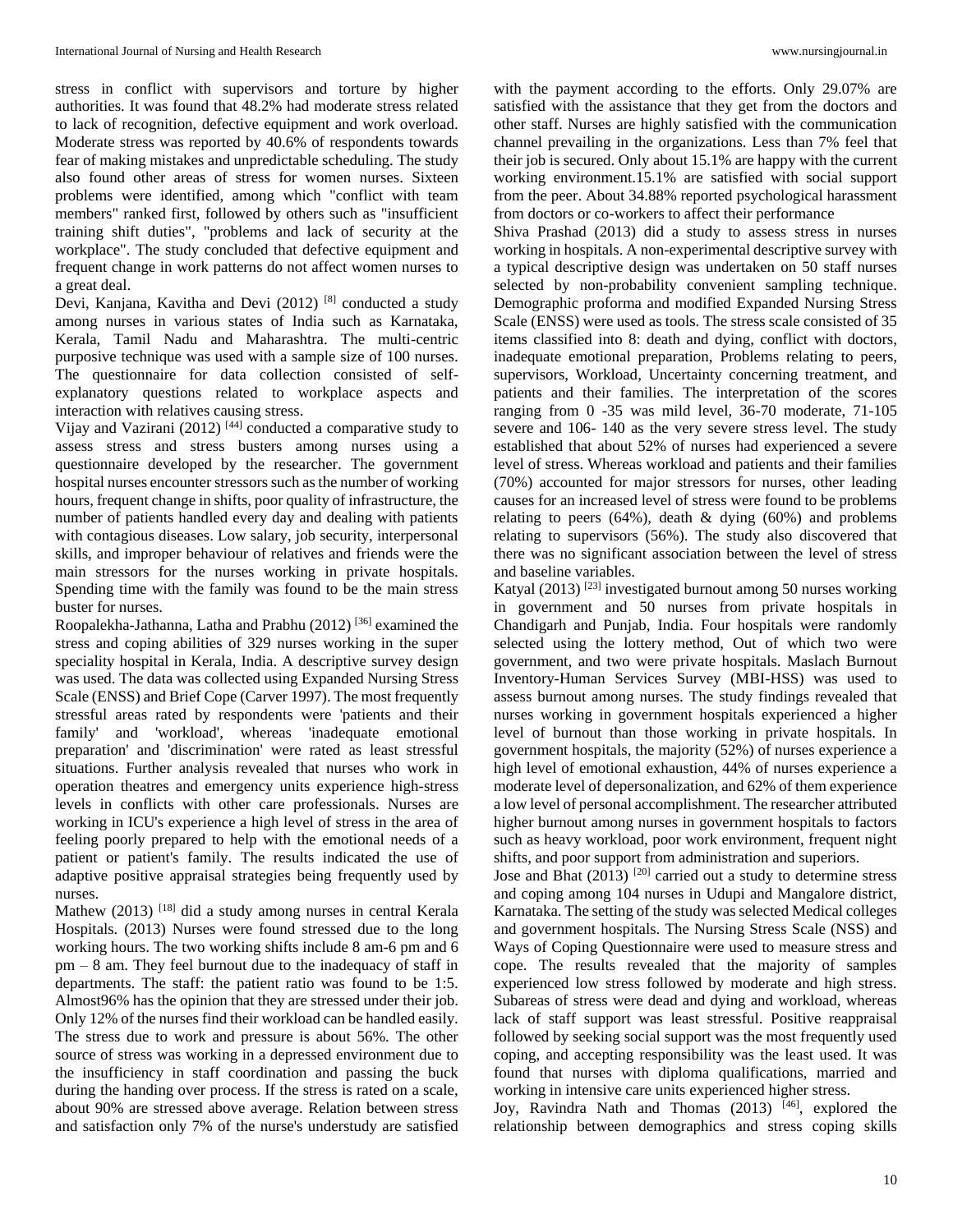among 499 nurses using coping strategies inventory. Findings revealed that stress coping skills do not differ based on gender, age and marital status. It was found that stress coping skills were higher among government nurses and with experience of more than 15 years.

Sharma P *et al.* (2014)<sup>[41]</sup> study has revealed that 5% of staff nurses have perceived poor doctors attitude, whereas 21% perceive poor attitude from patients side]. Doctors approach was perceived as significant association with professional stress]; and risk for professional stress due to poor and acceptable doctor's attitude was found about 3 and 4 times more than with an outstanding attitude of doctors toward the staff nurses ( $OR = 2.97$ ) and  $OR = 3.97$ , respectively). Similarly, Blair and Little wood highlighted that work relationships are possible stressors. In a study of 260 RNs, disagreement with physicians was more psychologically damaging than conflict within the nursing profession. The target study disclosed a statistically significant association  $(P < 0.024)$  between the department of posting and stress level. A higher number (43%) of the nurses posted in the emergency/ICU department were stressed out, of whom 2% were rigorously stressed. It was sean that staff nurses posted in medicine, surgery, paediatrics, and obs/gynaecology department were stressed to a lesser amount as a contrast to those posted in the emergency/ICU department (OR =  $0.32$ ; 0.41; 0.54; 0.28, respectively)

Kakade, Kakade, and Devi  $(2014)$ <sup>[22]</sup> examined the factors responsible for the place of work stress and coping abilities of nurses posted in intensive care units. An expressive, exploratory survey design was used with a sample size of 100 using the nonprobability purposive sampling method. The sample was made of nurses working in two hospitals under private trust in Maharashtra, India. The tools utilized for data collection were the Stress rating scale and coping questionnaire. The study showed that most (59 %) had the reasonably good coping capability, and 41 % of nurses had the average coping capability. There was no effect of demographic variables of nurses on their stress or coping abilities. It revealed that there was no significant association between the level of stress and coping abilities.

A study conducted by Divinakumar, Pookala and Das (2014) [9] investigated perceived stress among 298 female nurses working in 30 different government hospitals in central India. Data was collected using Perceived Stress Scale (PSS-10). It was found that 48.32% of the sample scored above 17 score PSS-10, which indicated a high stress level. No significant difference was found between the PSS-10 score and marital status and professional qualification. However, a significant difference was found between the PSS-10 score and day and night duty nurses at the study time. It can be gathered from this study that nurses were highly stressed, and shift duties plays a role in the experience of stress.

Pawar (2014)<sup>[32]</sup> examined the stress level among nurses working in intensive care units of Navi -Mumbai, Maharashtra, India. The descriptive survey design was adopted to identify the level of stress and its association with selected demographics. The stress level was identified using a modified version of the Expanded Nursing Stress Scale. The study results showed that 42% of nurses were severely stressed, 34% had moderate stress, 14% had mild stress, and 10% had very severe stress. The very severe stress level was highest (30%) in inpatients and families,

followed by problems related to supervisors (22%). A significant relationship was found between stress and demographic variables such as age, years of experience and educational qualification.

Mohite, Shinde and Gulavani (2014) assessed job stress among nurses working at the tertiary care hospital in Karad city, Maharashtra. The 100 nurses were selected for the study using a convenient sampling technique. The Expanded Nurses Stress Scale (ENSS) is an expanded version of the Nursing Stress Scale (NSS) widely used measurement scale in nursing research across the globe. The study findings revealed that frequent causes of stress among nurses were workload situations and supervisors. The study concluded that measures need to be taken to decrease workload and resolve conflict among nurse supervisors. The study also found that age, sex, years of experience and professional education had no association with stress.

Rawal and Pardeshi (2014)<sup>[34]</sup> examined stress among 850 nurses working in selected public and private hospitals in Pune, Maharashtra. Findings revealed that interpersonal relationships issues such as conflicts with patients, doctors, and colleagues frequently lead to undesirable personal stress in the working environment.

Saini, Kaur and Das (2014) conducted a study among 73 nurses working in medical-surgical units (ICU) at Nehru Hospital, Post-Graduate Institute of Medical Education and Research (PGIMER) Chandigarh. The data was collected using the modified Work Stress Symptom Scale (WSSS) and Coping Checklist (CCL). The findings revealed that 51% of nurses experience high stress. The factors responsible for the causation of stress were lack of goal clarity, role ambiguity, role conflict, poor interpersonal relations, workload, improper performance appraisal, lack of job autonomy and job challenge. The stress was low among nurses who had good interpersonal relations and clarity of the goals on the job. The nurses most frequently used the problem solving coping strategy.

Shastri (2014) identified the causes of professional stress and its impact on the mental health of nurses. The study revealed inadequate information, lack of support from peers and superiors, harassment results in professional stress at the workplace. Stress experience is further increased due to communication gap, lack of resources and work overload. The impact of psychological stress on the mental health fitness of the nurses was established.

Doraiswamy and Deshmukh (2015) examined the relationship between meaningful work and role stress among 141 nurses working in different states of India. A significant correlation was found between meaningful work and role stress. The result indicated the need to design jobs to enhance autonomy, support and flexibility for the organization and the nurses.

Fernandes and Nirmala (2015) investigated work stress and coping among 51 nurses working in different hospitals of Goa, India, using a qualitative approach. The main aim was to identify the situations that contribute to work stress and the coping strategies used. Most of the nurses reported their work as full of stress. The work stress was due to supplies/equipment, staffing and workload, peer problems and relational problems among medical and support staff. "Staff shortage" was the main stressor for most of the nurses. The coping strategies used were problem evasion, Mental Disengagement, Problem solving/planning, religious coping and social support. Saini, Kaur and Das (2016) [37] conducted a study among 285 nurses working in general and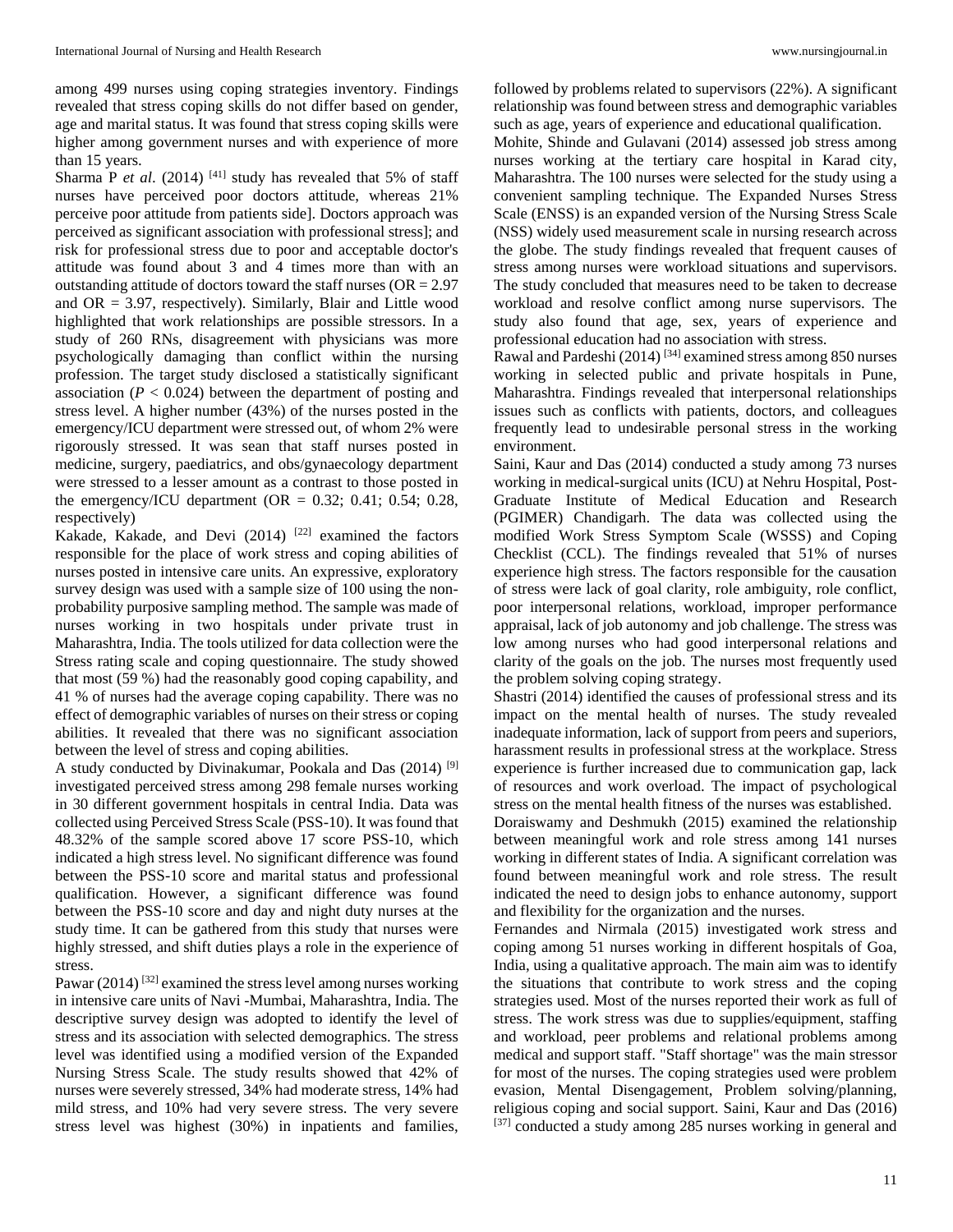Intensive Care Units (ICU) at the Post Graduate Institute of Medical Sciences, Chandigarh, India. The data was collected using the modified Work Stress Symptom Scale (WSSS) and Coping Checklist (CCL). It was established that nurses working in ICU experienced moderate stress levels while nurses from general wards had a high-stress level. Workload, role vagueness and less social support amounted to stress experience. The findings revealed that younger nurses had a higher stress level and female nurses had more than males. The married nurses experienced higher stress. Coping strategies used were such as problem-solving and religious coping is used. Shiji, Sequera and Mathew (2016)<sup>[42]</sup> investigated stress and coping among married staff nurses using the purposive sampling technique. The researcher developed the tools used for data collection. The stress score was highest in the specialized area, and the overall stress score was reasonable. The coping strategies used by the nurses consisted of planful trouble resolving, confrontive coping, selfdiscipline, and seeking social help. Other ways comprised of escape/avoidance and accepting responsibility, confrontive coping. The least coping strategy used by the nurses in the area of escape avoidance. Study findings revealed an important negative association between stress and coping strategies. No connection was found between apparent stress levels and coping strategies with the demographics of the nurses. Purohit and Vasava (2017)  $[3, 33]$  did a study to assesses the Stress suffered by the Auxiliary Nurse Midwives (ANMs) working with rural government health centres from Gujarat, India. A total of 84 ANMs were included, 17% (14) were from block 1, 38% (32) were from block 2, 21% (18) were from block 3, 11% (9) were from block 4, and 13% (11) were from block 5. As far as the place of work is concerned, 71% (60) worked with the SCs while 29% (24) worked with PHCs. The average age of ANMs was 43 years, while the average year of work experience for ANMs was approximately 17 years. Since the study data to gauge the role stress was based on the Likert Scale, Kolmogorov-Smirnov and Shapiro-Wilk tests were done to decide if the data were normally distributed. Both tests indicate that the data were normally distributed with a significance level of .200 using the Kolmogorov-Smirnov test while a significance level of .170 for using the Shapiro-Wilk test. (See Table 2 for details). In order to calculate the dependability of the instrument and to assess interitem connection among the 10 types of role stress, Cronbach's alpha test was done. It showed values of 0.852, suggesting the high reliability of the tool. Since the mean and median scores for general role stress and ten types of role stress were nearly the same, we can say that the data was normally distributed. The results indicate that ANMs experience the highest stress related to Resource Inadequacy (12.26), followed by role overload (12.05) and then role stagnation (11.65). In contrast, the lowest stress is experienced about role expectation conflict with a score of 7.26. The overall mean for Role Stress score for ANMs was 9.86. Chaudhari did a study (2018) to establish the amount and causes of occupational stress among nurses at Bhabha Atomic Research Centre Hospital. (2) To evaluate the stress levels among nurses depending on their years of service. (3) To study any association between stress levels and the degree of somatic complaints. Ninety-seven staff nurses without pre-existing psychiatric illnesses were assessed for work-related stress using the Expanded Nursing Stress Scale. The extent of somatization

was calculated using the Patient Health Questionnaire – 15 in a cross-sectional study. Cronbach's alpha, analysis of variance, and Spearman's correlation coefficient test were applied to the data. Internal consistency of 0.945 was noticed using Cronbach's alpha. 51.5% of nurses suffered mild, 34% moderate, and 2.10% suffered severe stress. Disagreement with supervisors, patients, and their families and workload were the major causes of workrelated stress. Nurses with 6–10 years of knowledge had maximum stress. The stress levels correlated with the number of somatic complaints. Bai JH (2019) reported that In India, one study recognized 87.6% of the nurses to be suffering from stress, in which 2.1% had severe stress. A different study found 92% of nurses with stress, of which 52% had severe stress. These findings indicate a high occurrence of work-related stress among nurses in India and demand further exploration of job stress and related factors. Begam and Devi (2020) 244 nursing students online in three nursing schools, Assam India. Cross-sectional study Google Form contained Tool I for collecting sociodemographic data and Tool II for the Perceived Stress Scale by Cohen Sheldon with 5-PointLikert Scale. The study found out that they had experienced moderate levels of stress due to COVID-19. Kaushik *et al*. (2021) studied depression, anxiety, and stress among nurses and analyzed their association with workplace stressors. A hospital-based cross-sectional study was conducted in two tertiary care hospitals. Four hundred and thirtyone nurses completed the nurses rated depression, Anxiety and Stress instrument (DASS-21) and a questionnaire probing perceived workplace stressors on a 4 point Likert scale. The stressors across subgroups of worker eas were compared. Association between stress, anxiety or depression and workplace stressors were analyzed using binary logistic regression. 50.8% of nurses had stress; 74% had anxiety; 70.8% had depression. 79.1% had at least one of them. Stressed, anxious or depressed nurses were more concerned about lack of job satisfaction and conflicts with supervisors. Workplace stressors varied with work areas: private hospital, no job satisfaction, conflicts with doctors and patients; government hospital, acquiring infectious diseases; ICUs, inadequate salary; non-ICUs, odour and sounds in workplace and conflicts with patients.

## **Stress Coping Strategies**

Various factors are contributing to stress for nurses at the workplace as follows [Figure 1]:



**Fig 1:** Various stress-inducing factors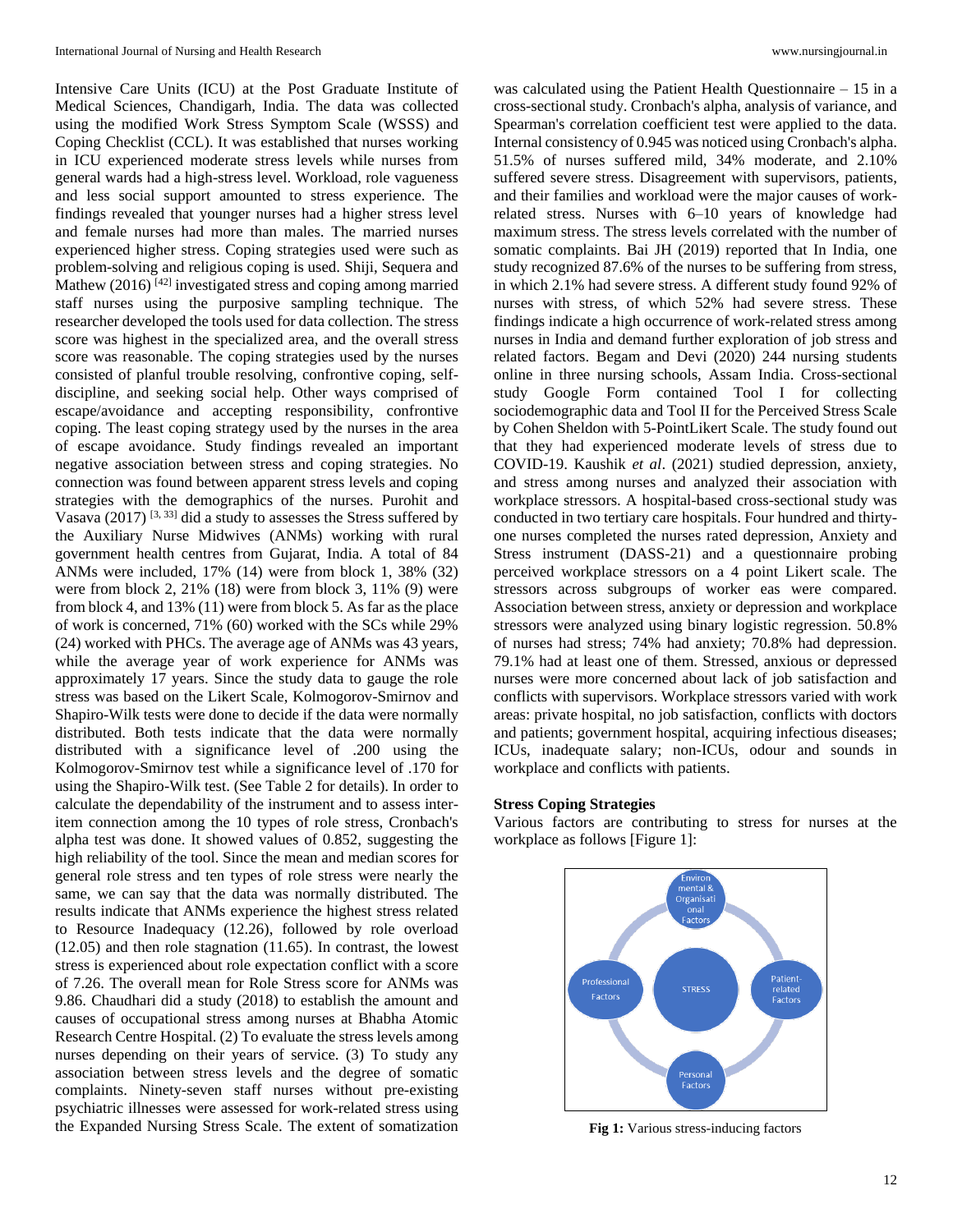#### **Environmental and Organizational factors**

Nurses get stressed due to posting in busy areas (intensive care units, emergency) with the tiring job and insufficient time for rest and meals, increased workload, pressure to complete care on time, staff shortage, heavy paperwork, inadequate resources and lack of co-worker support, conflict with supervisors and inadequate pay, lack of organizational support, use of sophisticated technologies, objection to professional (Sharma P *et al*. 2014) [41] . The organization and working environment should be compassionate and encouraging for work to be completed smoothly.

## **Patient-related factor**

The patients' poor approach towards treatment and care and/or unreasonable demands from patients and their families contribute to workplace stress in nurses (Sarafis P *et al*. 2016). Death and dying declaration, doubt regarding patient treatment, heavy workload and insufficient training to deal with patient's emotional issues have been recognized as the common causes of stress.

#### **Professional factor**

Stress can result when there is a communication gap, as cordial and respectful communication is essential for teamwork. Conflict with other healthcare professionals and discrimination adds to stress at the workplace. Poor relationships between nurses, doctor's relation towards nurses, disagreement with physicians, and verbal articulations from physicians also affect the psychological well-being of nurses (Sharma P *et al*. 2014) [41] .

#### **Personal factor**

The personal factors connected with stress for nurses in the workplace comprise age (more than 30 years), female gender, family responsibility, long working hours (12-h shift), and less experience. Other personal stressors such as the history of mental illness, emotional imbalance, high orientation to own losses and vulnerabilities and physically unfit and worried towards own losses were identified as factors associated with Stress (Khamisan N 2017).

#### **Stress Coping Strategies**

The best management practice for stress is knowing healthy coping strategies. Coping is a procedure of moderating the outcome of stress, which affects an individual's psychological and physical well-being to prevent distress and burnout. Folkman *et al*. (1986) have identified two distinct coping strategies: emotion-focused coping, which could lessen emotional suffering and problem-focused coping, which attempts to manage or change the problem-causing suffering.

When nurses feel that the stressful situation is to be intervened, they may use emotion-focused coping and targeting to reduce negative emotions. Problem-focused coping consists of attempts taken to focus on changing the stressful event, while emotionfocused coping includes attempts taken to modify stressful feelings. A systematic review established that in Asian and Australian nurses, problem-focused coping was linked to better mental health, whereas emotion-focused coping was related to reduced mental health (Schdrender JA *et al*., 2012).

Managing job stress is vital for nurses to enhance physical and psychological wellness and develop work efficiency. Depending upon the literature review, positive coping strategies [Figure 2] that nurses could practice in the work area to alleviate stress are proposed.



**Fig 2:** Coping Stress strategies.

### **Professional Strategies**

Collective decisions with mutual understanding with job rotation are essential at the workplace. The clarity in communication and equally shared power in decision-making is essential to reduce work-related stress.

Job rotation inspires nurses to perform well; allows for professional growth and the chance to renew skills and knowledge in other areas. Organizational/agency support, coworker support, social support and empowerment have brought down job stress. There should be an organized forum to share and discuss social and emotional issues (George MS *et al*. 2016).

### **Psychological Strategies**

Psychological strategies like listening to music, sense of humour, social support, mixing with colleagues and meditations are few methods to cope with stress.

#### **Organizational Strategies**

Organizational strategies have a great force on managing job stress among nursing staff. Organisation also has to lessen the stressors in the working surroundings. It can comprise devising stress policy, stress management, action, and risk assessment (Sharma P *et al*. 2014) [41] .

### **Workplace Strategies**

Provide regular training at the workplace, be aware of workplace stressors, discuss them, and explore how to remove them.

#### **Conclusion**

Job stress is common and is an important forecaster of job contentment and patient outcomes. The hospital management and nurse supervisor must recognize stressors at the workplace and lessen them by changing the environment and formulating policies and protocols to streamline the patient- and professionrelated issues that produce stress. Nurses should also be trained in stress control and coping strategies to strengthen their coping resources.

Very few studies have been recognized in India regarding the workplace stress and coping strategies used by nurses. Stress and coping have been widely researched internationally; those findings may not be very applicable to nurses in India. Owing to the facts such as their high working standards, services offered at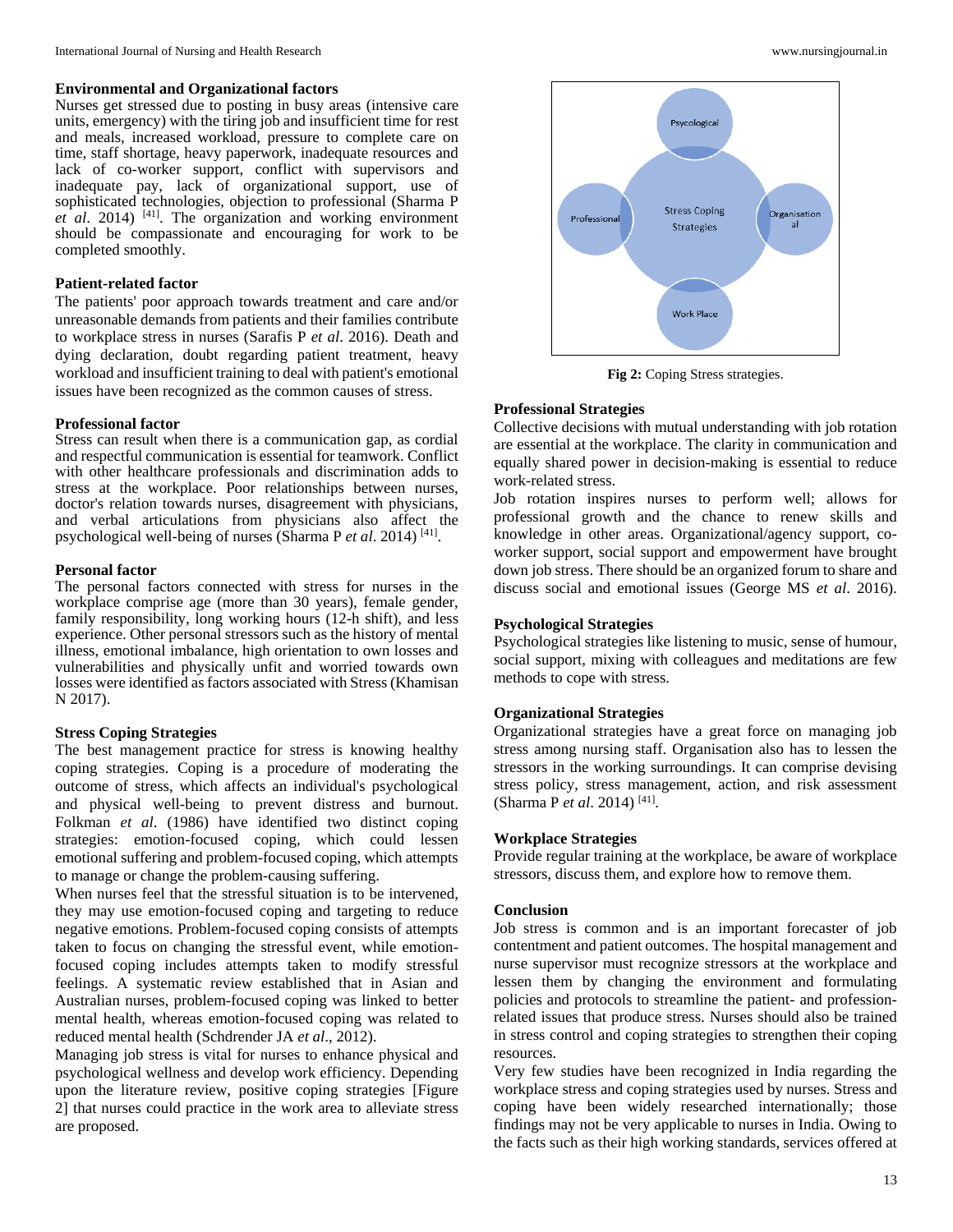the international hospital settings, and health services are different from those in India. It might not be suitable to use the results of previous international studies to explain stress and coping among Indian nurses.

## **References**

- 1. Bai JH, Ravindran V. Job stress among nurses. Indian J Cont Ngs Edin,2019:20:92-61.
- 2. Begam B, Devi K. A Study to Assessthe Perceived Stressamong Nursing Studentsduring COVID19 Lockdown. Int J Sci Healthc Res,2020:5:388-393.
- 3. Bhaskar Purohit, Paul Vasava. Role stress among auxiliary nurses midwives in Gujarat, India. BMC Health Serv Res,2017:17:69. DOI: 10.1186/s12913-017-2033-6.
- 4. Best JN, Kahn JV. Research in education. New Delhi: Prentice hall publications, 1992.
- 5. Bhatia N, Kishore J, Anand T, Jiloha RC, Azad M. College, M., and Delhi, N. Occupational Stress amongst Nurses from Two Tertiary Care Hospitals in Delhi. Australasian Medical Journal, 2010, 731-738. Doi:10.4066/AMJ.2010.289.
- 6. Chaudhari AP, Mazumdar K, Motawani YM, Ramadas D. A profile of occupational stress in nurses. Ann Indian Psychiatry,2018:2:109-14.
- 7. Cheung T, Yip PS. Depression, anxiety and symptoms of stress among Hong Kong nurses: A cross-sectional study. Int J Environ Res Public Health,2015:12:11072-100.
- 8. Devi Kanjana, Kavitha, Devi. Job Satisfaction and Job Stress of Health Care Professionals. International Journal of Food and Nutritional Sciences,2012:2(3):91-94.
- 9. Divinakumar KJ, Pookala SB, Das RC. Perceived Stress, psychological well-being and burnout among female nurses working in government hospitals, International Journal of Research in Medical Sciences,2014:2(4):1511-1515. Doi:10.5455/2320-6012.ijrms20141150
- 10. Doraiswamy IR, Deshmukh M. Meaningful Work and Role Stress, International Journal of Management and Organizational Studies,2015:4(4):174-177.
- 11. Eswari M, Saravanan S. A study of job stress among women nurses in Coimbatore city, Tamil Nadu, International Journal of Research in Management and Technology (IJRMT),2011:1(2):97-100.
- 12. Fernandes W, Nirmala R. Workplace Stress, Coping and Expectation of Nurses. IOSR Journal of Nursing and Allied Health Sciences,2015:4(5):49-56.
- 13. Folkman S, Lazarus RS, Gruen RJ, de Longis A. Appraisal, coping, health status, and psychological symptoms. J Pers Soc Psychol,1986:50:571-9.
- 14. George MS. Stress in NHS staff triggers defensive inward-focussing and an associated loss of connection with colleagues: This is reversed by Schwartz Rounds. J Compassionate Health Care,2016:3:9.
- 15. Gheshlagh R, Parizad N, Dalvand S, Zarei M, Farajzadeh M, Karami M *et al*. The prevalence of job stress among nurses in Iran: A meta-analysis study. Nurs Midwifery Stud,2017:6:143-8.
- 16. Gupta PR, Adhikari A. Role Stress in Nurses. The ICFAI Journal of Organizational Behaviour,2008:7(1):49-56.
- 17. Jackson D, Firtko A, Edenborough M. Personal resilience as a strategy for surviving and thriving in the face of workplace

adversity: A literature review. Journal of Advanced Nursing,2007:60:1-9.

- 18. Jain A, Gambhir S. How Does a Work Environment Affect Job Performance of Nurses'. International Journal of Management (IJM),2015:6(3):87-95.
- 19. Jennings BM. Stressors of critical care nursing. Critical care nursing. Diagnosis and Management. St Louis, MO: Mosby, 1994, 75-84.
- 20. Jose T, Bhat SM. A descriptive study on stress and coping of nurses working in selected hospitals of Udupi and Mangalore districts Karnataka. IOSR Journal of Nursing and Health Science (IOSR-JNHS),2013:3(1):10-18.
- 21. Jackson D, Firtko A, Edenborough M. Personal resilience as a strategy for surviving and thriving in the face of workplace adversity: A literature review. Journal of Advanced Nursing,2007:60:1-9.
- 22. Kakade SN, Kakade NR, Devi LB. Assessment of the Factors related to Job Stress and Coping Ability among the Staff Nurses in the Selected Hospitals of Pune City to develop a Self Instructional Module. International Journal of Science and Research (IJSR),2014:3(9):2204-2207.
- 23. Katyal S. Burnout among Nurses Working in Government and Private Hospitals, Stud Home Com Sci,2013:7(2):83-85.
- 24. Kaushik A, Ravi kiran SR, Suprasanna K, Nayak MG, Balia K, Acharya SD *et al*. Depression, anxiety, stress and workplace stressors among nurses in a tertiary health care setting. Ind J Occup Environment Med,2021:25:27-32.
- 25. Khamisa N, Peltzer K, Ilic D, Oldenburg B. Effect of personal and work stress on burnout, job satisfaction and general health of hospital nurses in South Africa. Health SA Gesondheid,2017:22:252-8.
- 26. Lambert V, Lambert C. Nurses' workplace stressors and coping strategies. Indian Journal of Palliative Care, 2008. Doi:10.4103/0973-1075.41934
- 27. Maharaj S, Lees T, Lal S. Prevalence and risk factors of depression, anxiety, and stress in a cohort of Australian nurses. Int J Environ Res Public Health,2018:16:61.
- 28. Mathew NA. Effect of Stress on job satisfaction among nurses in Central Kerala. J Bussiness Man,2013:7:47-51.
- 29. Menzies IE. Nurses under Stress. Int Nurs Rev,1960:7:9-16.
- 30. Mwinga C, Mugala D. Prevalence and causes of stress among nurses at Ndola Central Hospital–A nurses' perspective. Int J Novel Res Healthc Nurs,2015:2:158-65.
- 31. Mohite N, Shinde M, Gulavani A. Occupational Stress among Nurses Working At Selected Tertiary Care Hospitals, International Journal of Science and Research (IJSR),2014:3(6):999-1005.
- 32. Pawar MN. Level of Stress among the nurses working in Intensive Care Units. Sinhgad e Journal of Nursing,2014:4(1):4-8(2.)
- 33. Purohit B, Vasava P. Role stress among auxiliary nurses midwives in Gujarat, India. BMC Health Services Research,2017:17(1):69. Doi 10.1186/s12913-017-2033-6.
- 34. Rawal CN, Pardeshi MSA. Job Stress Causes Attrition among Nurses in Public and Private Hospitals. IOSR Journal of Nursing and Health Science,2014:3(2):42-47.
- 35. Rodrigues AB, Chaves EC. Stressing factors and coping strategies used by oncology nurses. Rev Latino-am Enfermagem janeiro-fevereiro,2008:16(1):24-28.